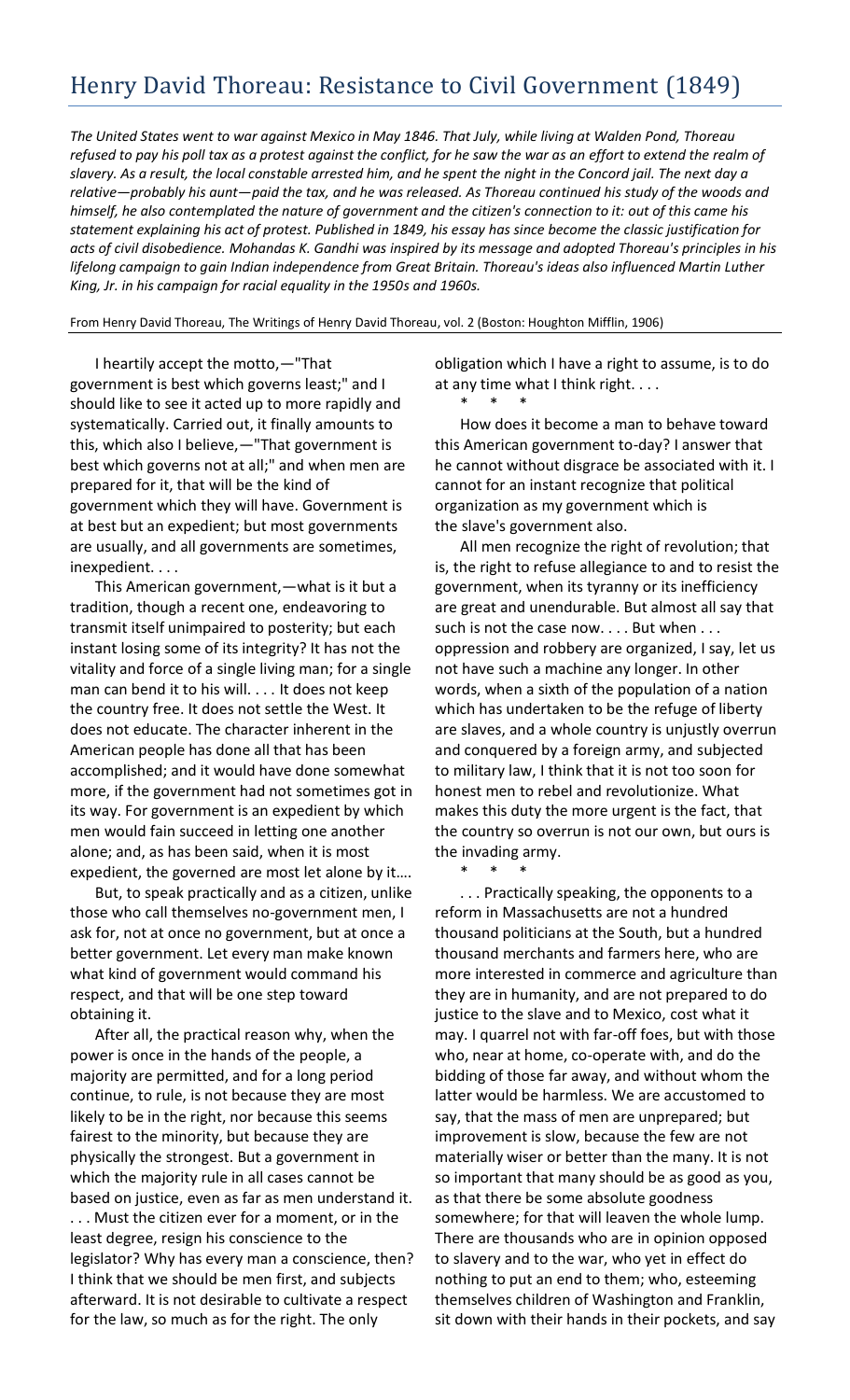that they know not what to do, and do nothing; who even postpone the question of freedom to the question of free-trade, and quietly read the prices-current along with the latest advices from Mexico, after dinner, and, it may be, fall asleep over them both. . . .

\* \* \*

Unjust laws exist: shall we be content to obey them, or shall we endeavor to amend them, and obey them until we have succeeded, or shall we transgress them at once? Men generally, under such a government as this, think that they ought to wait until they have persuaded the majority to alter them. They think that, if they should resist, the remedy would be worse than the evil. But it is the fault of the government itself that the remedy is worse than the evil. It makes it worse. Why is it not more apt to anticipate and provide for reform? Why does it not cherish its wise minority? Why does it cry and resist before it is hurt? Why does it not encourage its citizens to be on the alert to point out its faults, and do better than it would have them? Why does it always crucify Christ, and excommunicate Copernicus and Luther, and pronounce Washington and Franklin rebels?

\* \* \*

As for adopting the ways which the State has provided for remedying the evil, I know not of such ways. They take too much time, and a man's life will be gone. I have other affairs to attend to. I came into this world, not chiefly to make this a good place to live in, but to live in it, be it good or bad. A man has not everything to do, but something; and because he cannot do everything, it is not necessary that he should do something wrong. It is not my business to be petitioning the governor or the legislature any more than it is theirs to petition me; and, if they should not hear my petition, what should I do then? But in this case the State has provided no way: its very Constitution is the evil. . . .

I do not hesitate to say, that those who call themselves abolitionists should at once effectually withdraw their support, both in person and property, from the government of Massachusetts, and not wait till they constitute a majority of one, before they suffer the right to prevail through them. I think that it is enough if they have God on their side, without waiting for that other one. Moreover, any man more right than his neighbors, constitutes a majority of one already.

\* \* \*

Under a government which imprisons any unjustly, the true place for a just man is also a prison. The proper place to-day, the only place which Massachusetts has provided for her freer and less desponding spirits, is in her prisons, to be put out and locked out of the State by her own act, as they have already put themselves out by their principles. It is there that the fugitive slave,

and the Mexican prisoner on parole, and the Indian come to plead the wrongs of his race, should find them; on that separate, but more free and honorable ground, where the State places those who are not withher but against her,—the only house in a slave-state in which a free man can abide with honor. If any think that their influence would be lost there, and their voices no longer afflict the ear of the State, that they would not be as an enemy within its walls, they do not know by how much truth is stronger than error, nor how much more eloquently and effectively he can combat injustice who has experienced a little in his own person. Cast your whole vote, not a strip of paper merely, but your whole influence. A minority is powerless while it conforms to the majority; it is not even a minority then; but it is irresistible when it clogs by its whole weight. If the alternative is to keep all just men in prison, or give up war and slavery, the State will not hesitate which to choose. If a thousand men were not to pay their tax-bills this year, that would not be a violent and bloody measure, as it would be to pay them, and enable the State to commit violence and shed innocent blood. This is, in fact, the definition of a peaceable revolution, if any such is possible. . . .

\* \* \*

I do not wish to quarrel with any man or nation. I do not wish to split hairs, to make fine distinctions, or set myself up as better than my neighbors. I seek rather, I may say, even an excuse for conforming to the laws of the land. I am but too ready to conform to them. . . . Seen from a lower point of view, the Constitution, with all its faults, is very good; the law and the courts are very respectable; even this State and this American government are, in many respects, very admirable and rare things, to be thankful for, such as a great many have described them; but seen from a point of view a little higher, they are what I have described them; seen from a higher still, and the highest, who shall say what they are, or that they are worth looking at or thinking of at all? However, the government does not concern me much, and I shall bestow the fewest possible thoughts on it. It is not many moments that I live under a government, even in this world. . . .

\* \* \*

The authority of government, even such as I am willing to submit to,—for I will cheerfully obey those who know and can do better than I, and in many things even those who neither know nor can do so well,—is still an impure one: to be strictly just, it must have the sanction and consent of the governed. It can have no pure right over my person and property but what I concede to it. The progress from an absolute to a limited monarchy, from a limited monarchy to a democracy, is a progress toward a true respect for the individual. Is a democracy, such as we know it, the last